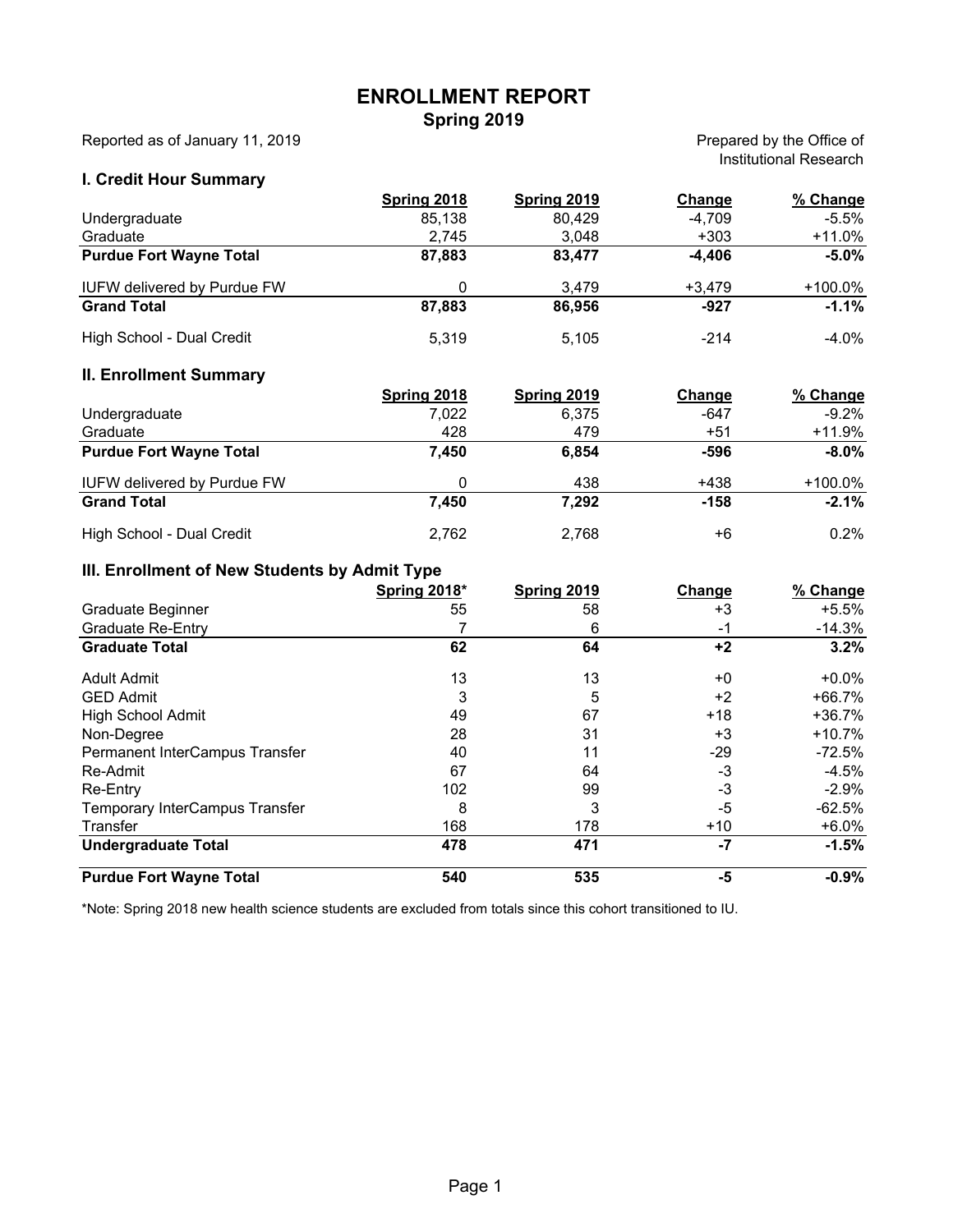### **IV. Enrollment by Class Standing**

|                                    | Spring 2018 | Spring 2019 | Change | % Change  |
|------------------------------------|-------------|-------------|--------|-----------|
| New Freshman                       | 75          | 85          | $+10$  | $+13.3%$  |
| Returning Freshman                 | 1,490       | 1,418       | -72    | $-4.8%$   |
| Sophomore                          | 1.513       | 1.254       | $-259$ | $-17.1\%$ |
| Junior                             | 1,444       | 1.325       | $-119$ | $-8.2%$   |
| Senior                             | 2,398       | 2.201       | $-197$ | $-8.2%$   |
| <b>UG Non-Degree</b>               | 102         | 92          | -10    | $-9.8\%$  |
| Graduate                           | 411         | 459         | $+48$  | $+11.7%$  |
| Graduate Non-Degree                | 17          | 20          | $+3$   | +17.6%    |
| <b>Purdue Fort Wayne Total</b>     | 7,450       | 6,854       | $-596$ | $-8.0\%$  |
| <b>IUFW delivered by Purdue FW</b> | 0           | 438         | $+438$ | +100.0%   |
| <b>Grand Total</b>                 | 7,450       | 7,292       | $-158$ | $-2.1%$   |
| High School - Dual Credit          | 2,762       | 2,768       | +6     | $0.2\%$   |

### **V. Enrollment by Academic Unit**

|                                    | Spring 2018 | <b>Spring 2019</b> | Change | % Change   |
|------------------------------------|-------------|--------------------|--------|------------|
| Arts and Sciences                  | 1,885       | 2.049              | $+164$ | +8.7%      |
| <b>Business</b>                    | 862         | 886                | $+24$  | $+2.8%$    |
| Engineering Tech and Comp Sci      | 1,542       | 1,589              | +47    | $+3.0\%$   |
| <b>Health and Human Services</b>   | 954         | 407                | $-547$ | -57.3%     |
| Labor Studies                      | 8           | 0                  | -8     | $-100.0\%$ |
| <b>Professional Studies</b>        | 1,206       | 1.175              | -31    | -2.6%      |
| Unit of Affiliated Programs        | 489         | 220                | $-269$ | -55.0%     |
| Visual and Performing Arts         | 504         | 528                | $+24$  | +4.8%      |
| <b>Purdue Fort Wayne Total</b>     | 7,450       | 6,854              | $-596$ | $-8.0\%$   |
| <b>IUFW delivered by Purdue FW</b> | 0           | 438                | $+438$ | $+100.0\%$ |
| <b>Grand Total</b>                 | 7,450       | 7,292              | $-158$ | $-2.1%$    |
| High School - Dual Credit          | 2,762       | 2,768              | +6     | 0.2%       |

# **VI. Credit Hours by Level and Residency**

|                                    | Spring 2018 | <b>Spring 2019</b> | <b>Change</b> | % Change   |
|------------------------------------|-------------|--------------------|---------------|------------|
| <b>UG Resident</b>                 | 78,258      | 73,136             | $-5,122$      | $-6.5\%$   |
| <b>UG Non-Resident</b>             | 3,942       | 3,833              | $-109$        | $-2.8\%$   |
| <b>UG Ohio Reciprocity</b>         | 2,488       | 2,236              | $-252$        | $-10.1\%$  |
| <b>UG Midwest Student Exchange</b> | 450         | 1,224              | $+774$        | $+172.0\%$ |
| <b>GR Resident</b>                 | 2,184       | 2,360              | $+176$        | $+8.1%$    |
| <b>GR Non-Resident</b>             | 552         | 661                | $+109$        | +19.7%     |
| <b>GR Ohio Reciprocity</b>         | 9           | 27                 | $+18$         | $+200.0\%$ |
| <b>Purdue Fort Wayne Total</b>     | 87,883      | 83,477             | $-4,406$      | $-5.0\%$   |
| <b>IUFW delivered by Purdue FW</b> | 0           | 3.479              | $+3.479$      | +100.0%    |
| <b>Grand Total</b>                 | 87,883      | 86,956             | $-927$        | $-1.1%$    |
| High School - Dual Credit          | 5.319       | 5.105              | $-214$        | -4.0%      |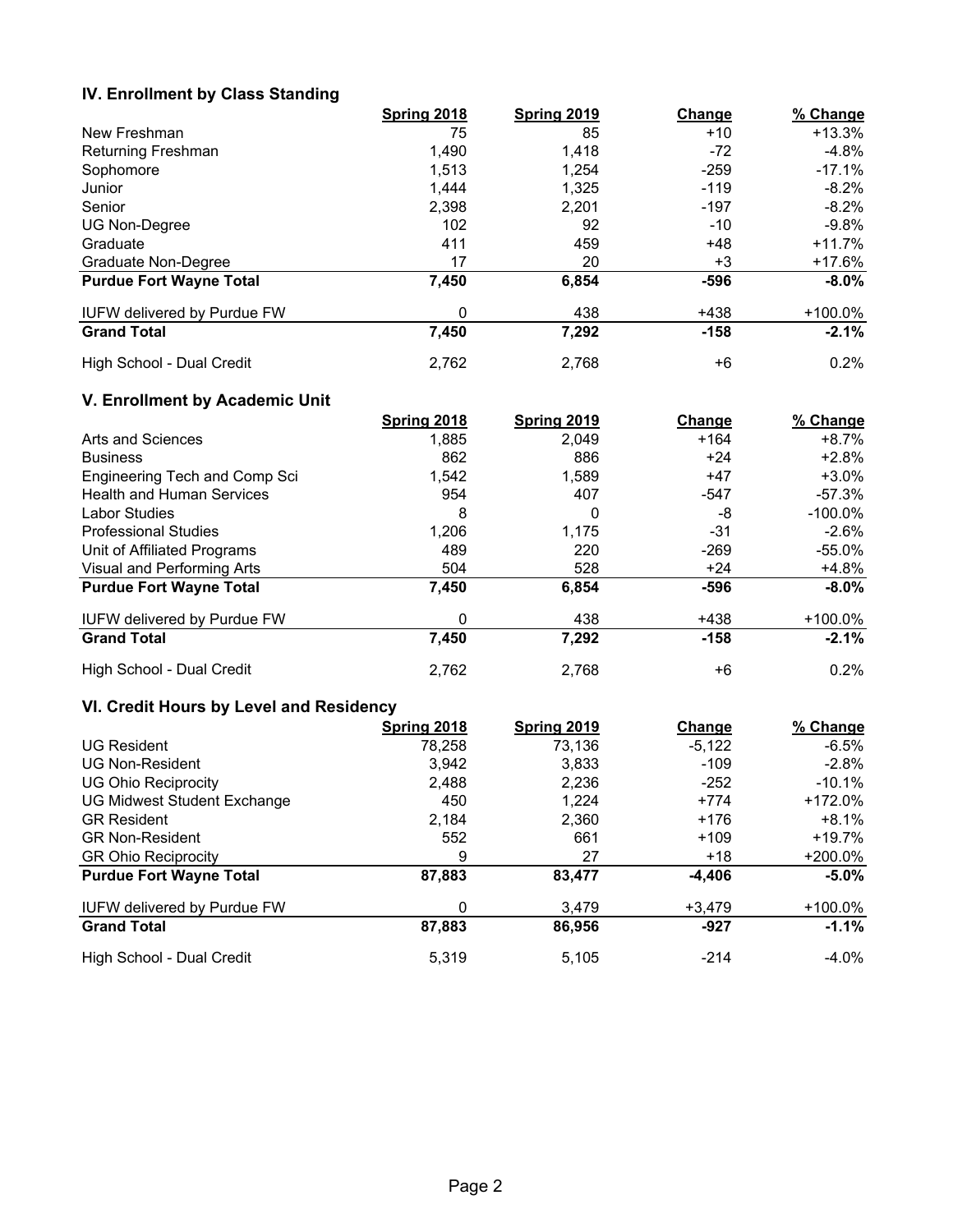# **VII. Enrollment by University**

|                                         | <b>Spring 2018</b> | <b>Spring 2019</b> | Change    | % Change   |
|-----------------------------------------|--------------------|--------------------|-----------|------------|
| <b>Purdue University</b>                | 3,809              | 4,897              | $+1,088$  | $+28.6%$   |
| Indiana University                      | 3,641              | 1,957              | $-1,684$  | $-46.3%$   |
| <b>Purdue Fort Wayne Total</b>          | 7,450              | 6,854              | $-596$    | $-8.0\%$   |
| <b>IUFW delivered by Purdue FW</b>      | 0                  | 438                | $+438$    | +100.0%    |
| <b>Grand Total</b>                      | 7,450              | 7,292              | $-158$    | $-2.1%$    |
| High School - Dual Credit               | 2,762              | 2,768              | $+6$      | 0.2%       |
| <b>VIII. Credit Hours by University</b> |                    |                    |           |            |
|                                         | <b>Spring 2018</b> | <b>Spring 2019</b> | Change    | % Change   |
| <b>Purdue University</b>                | 45,233             | 60,406             | $+15,173$ | $+33.5%$   |
| Indiana University                      | 42,650             | 23,071             | $-19,579$ | -45.9%     |
| <b>Purdue Fort Wayne Total</b>          | 87,883             | 83,477             | $-4,406$  | $-5.0%$    |
| IUFW delivered by Purdue FW             | 0                  | 3,479              | $+3,479$  | +100.0%    |
| <b>Grand Total</b>                      | 87,883             | 86,956             | $-927$    | $-1.1%$    |
| High School - Dual Credit               | 5,319              | 5,105              | $-214$    | $-4.0%$    |
| IX. Full Time Equivalent (FTE) by Level |                    |                    |           |            |
|                                         | <b>Spring 2018</b> | <b>Spring 2019</b> | Change    | % Change   |
| Undergraduate                           | 5,676              | 5,362              | $-314$    | $-5.5\%$   |
| Graduate                                | 229                | 254                | $+25$     | $+11.0%$   |
| <b>Purdue Fort Wayne Total</b>          | 5,905              | 5,616              | $-289$    | $-4.9%$    |
| <b>IUFW delivered by Purdue FW</b>      | 0                  | 232                | $+232$    | $+100.0\%$ |
| <b>Grand Total</b>                      | 5,905              | 5,848              | $-57$     | $-1.0%$    |

Note: FTE is calculated based on 15 credit hours for Undergraduate students and 12 credit hours for Graduate Students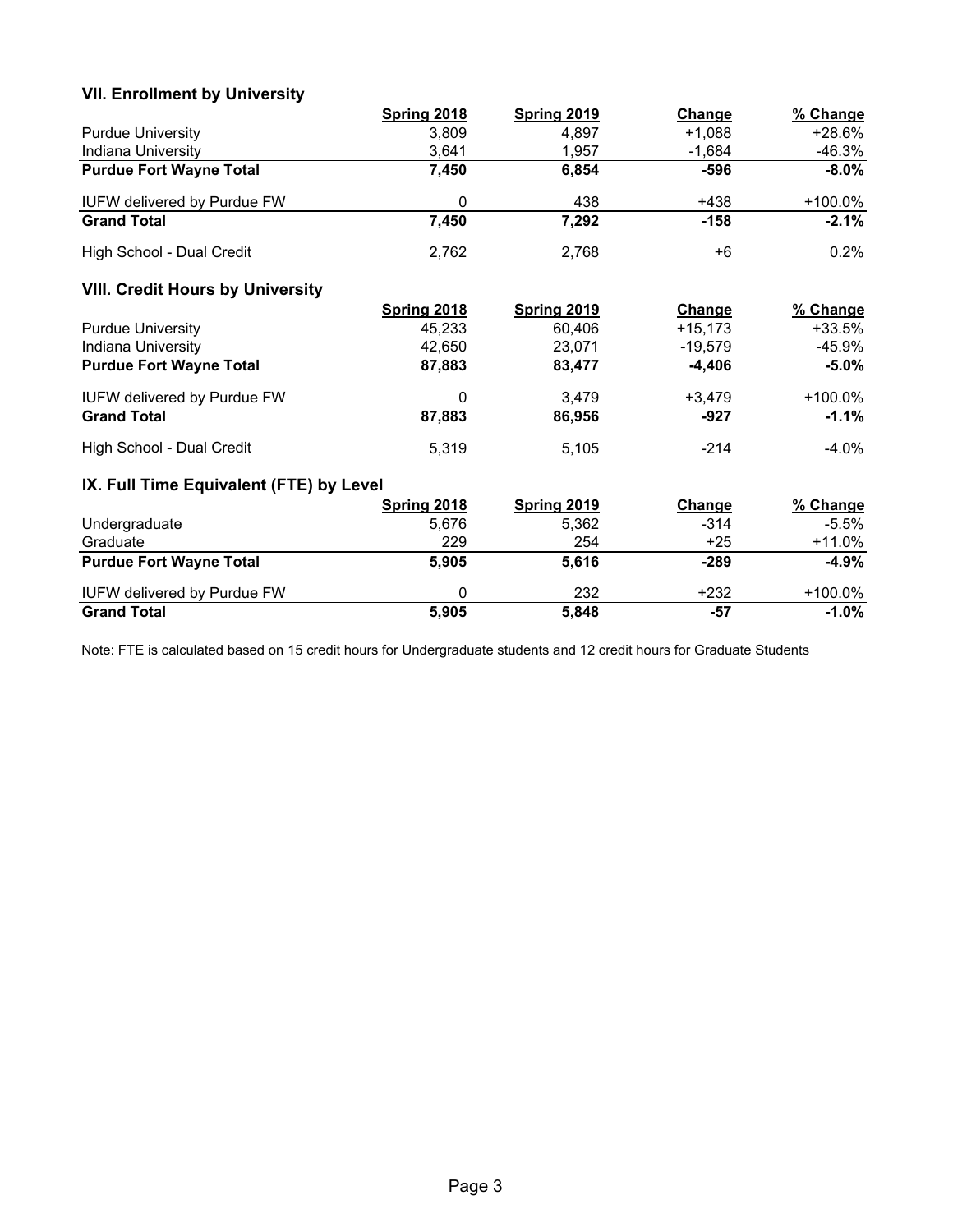#### **X. Enrollment by Major Department**

| A. Employment by major bepartment |                                          | Spring 2018 | Spring 2019    | Change | % Change   |
|-----------------------------------|------------------------------------------|-------------|----------------|--------|------------|
| Arts and Sciences                 | <b>Agriculture and Forestry</b>          | 1           | 1              | +0     | $+0.0%$    |
|                                   | Anthropology and Sociology               | 62          | 56             | -6     | $-9.7%$    |
|                                   | Arts and Sciences Spec Student           | 3           | 1              | $-2$   | -66.7%     |
|                                   | Biology                                  | 419         | 390            | $-29$  | $-6.9%$    |
|                                   | Chemistry                                | 59          | 70             | +11    | +18.6%     |
|                                   | Communication                            | 186         | 173            | $-13$  |            |
|                                   |                                          |             |                |        | $-7.0%$    |
|                                   | Communication Sci & Disorders            | 76          | 75             | $-1$   | $-1.3%$    |
|                                   | <b>English and Linguistics</b>           | 141         | 136            | $-5$   | $-3.5%$    |
|                                   | <b>General Studies</b>                   | 372         | 539            | $+167$ | +44.9%     |
|                                   | <b>Graduate School Transfers</b>         | 0           | $\overline{2}$ | $+2$   | +100.0%    |
|                                   | History                                  | 67          | 93             | $+26$  | +38.8%     |
|                                   | <b>Interdisciplinary Studies</b>         | 1           | 0              | $-1$   | $-100.0\%$ |
|                                   | Intl Language and Cul Studies            | 26          | 21             | $-5$   | $-19.2%$   |
|                                   | <b>Mathematical Sciences</b>             | 76          | 96             | +20    | +26.3%     |
|                                   | Physics                                  | 55          | 59             | $+4$   | $+7.3%$    |
|                                   | <b>Political Science</b>                 | 69          | 67             | -2     | $-2.9%$    |
|                                   | Psychology                               | 262         | 268            | $+6$   | $+2.3%$    |
|                                   | Science and Other PU Transfer            | 10          | $\overline{2}$ | -8     | $-80.0\%$  |
|                                   | Total                                    | 1,885       | 2,049          | $+164$ | $+8.7%$    |
|                                   |                                          |             |                |        |            |
| <b>Business</b>                   | Accounting                               | 180         | 167            | $-13$  | $-7.2%$    |
|                                   | <b>Business Administration</b>           | 123         | 159            | $+36$  | $+29.3%$   |
|                                   | <b>Economics and Finance</b>             | 137         | 125            | $-12$  | $-8.8%$    |
|                                   | Management and Marketing                 | 422         | 435            | $+13$  | $+3.1%$    |
|                                   | Total                                    | 862         | 886            | $+24$  | $+2.8%$    |
| Engineering Tech and Comp Sci     | Civil/Mechanical Engineering             | 262         | 270            | $+8$   | $+3.1%$    |
|                                   | <b>Computer Science</b>                  | 328         | 341            | +13    | $+4.0%$    |
|                                   | Electrical/Computer Engr                 | 165         | 175            | +10    | $+6.1%$    |
|                                   | Organizational Leadership                |             |                |        | $-2.7%$    |
|                                   |                                          | 295         | 287            | -8     |            |
|                                   | School of Polytechnic                    | 492         | 516            | +24    | $+4.9%$    |
|                                   | Total                                    | 1,542       | 1,589          | $+47$  | $+3.0%$    |
| <b>Health and Human Services</b>  | <b>Dental Education</b>                  | 190         | 91             | -99    | $-52.1%$   |
|                                   | <b>Health Sciences</b>                   | 2           | 0              | $-2$   | $-100.0%$  |
|                                   | Med Imaging and Radiologic Sci           | 114         | 63             | $-51$  | $-44.7%$   |
|                                   | Nursing                                  | 648         | 253            | $-395$ | $-61.0%$   |
|                                   | Total                                    | 954         | 407            | $-547$ | $-57.3%$   |
| <b>Labor Studies</b>              | Labor Studies                            | 8           | 0              | -8     | $-100.0\%$ |
|                                   | Total                                    | 8           | $\mathbf{0}$   | -8     | $-100.0%$  |
| <b>Professional Studies</b>       | Hospitality and Tourism Mgmt             | 66          | 59             | $-7$   | $-10.6%$   |
|                                   | <b>Human Services</b>                    | 221         | 209            | $-12$  | $-5.4%$    |
|                                   | <b>Public Policy</b>                     | 212         | 210            | $-2$   | $-0.9%$    |
|                                   |                                          |             |                |        |            |
|                                   | School of Education                      | 707         | 697            | $-10$  | $-1.4%$    |
|                                   | Total                                    | 1,206       | 1,175          | -31    | $-2.6%$    |
| Unit of Affiliated Programs       | <b>Collegiate Connection</b>             | 2,762       | 2,768          | +6     | $+0.2%$    |
|                                   | Mastodon Advising Center                 | 23          | U              | -23    | $-100.0\%$ |
|                                   | <b>Student Success &amp; Transitions</b> | 466         | 220            | $-246$ | $-52.8%$   |
|                                   | Total                                    | 3,251       | 2,988          | $-263$ | $-8.1%$    |
| Visual and Performing Arts        | Art and Design                           | 306         | 292            | $-14$  | -4.6%      |
|                                   | School of Music                          | 147         | 182            | $+35$  | +23.8%     |
|                                   | Theatre                                  | 51          | 54             | $+3$   | $+5.9%$    |
|                                   | Total                                    | 504         | 528            | $+24$  | $+4.8%$    |
|                                   | <b>Purdue Fort Wayne Total</b>           |             |                |        |            |
|                                   |                                          | 10,212      | 9,622          | -590   | $-5.8%$    |
|                                   | <b>IUFW delivered by Purdue FW</b>       | 0           | 438            | $+438$ | $+100.0\%$ |
|                                   | <b>Grand Total</b>                       | 10,212      | 10,060         | $-152$ | $-1.5%$    |